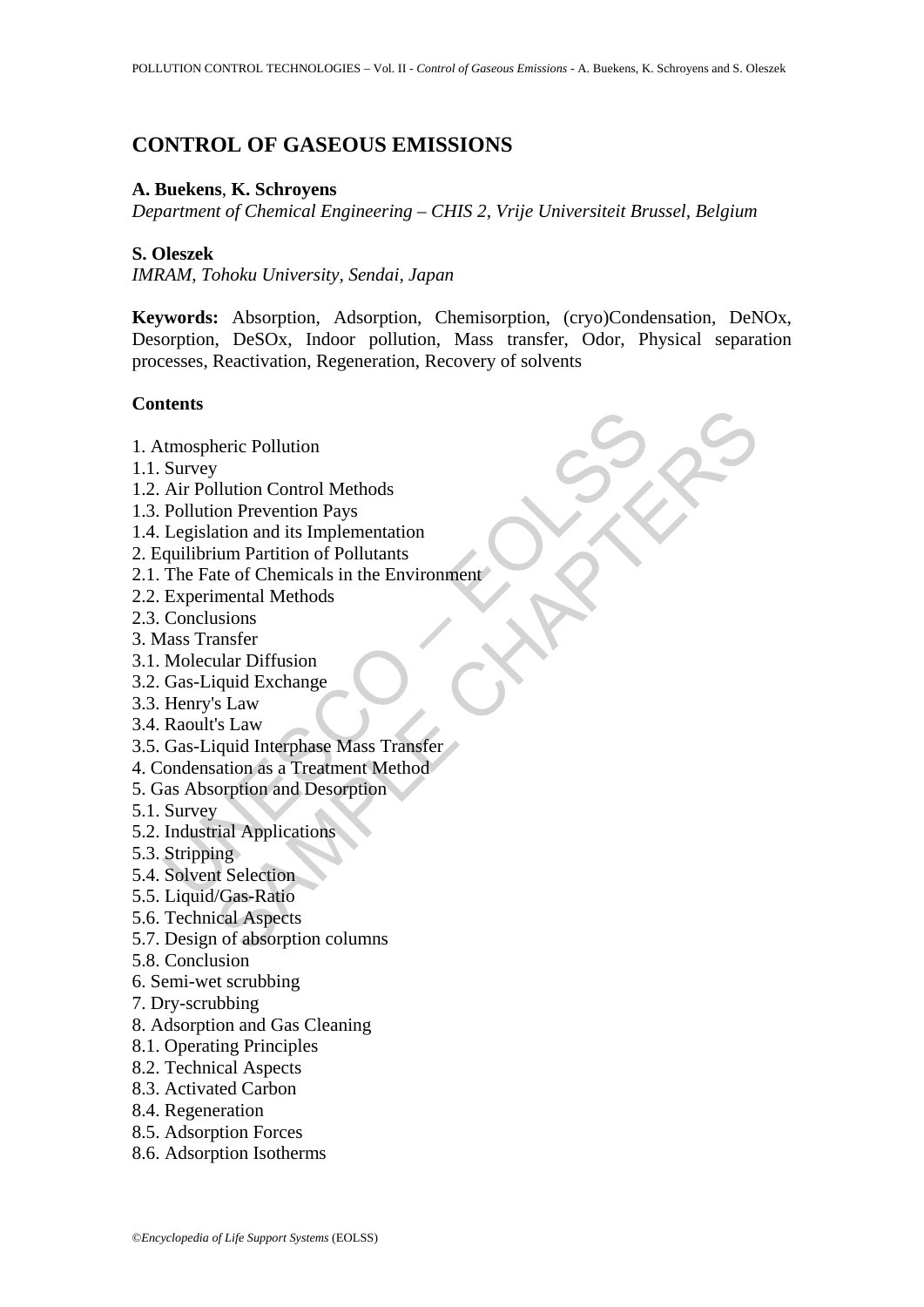8.7. Technical Units 8.8. Fixed Bed Adsorbers 8.9. Continuous Units 8.10. Desorption and regeneration 8.11. Conclusions 9. Thermal and Catalytic Oxidation 10. Applications 10.1. Carbon Monoxide 10.2. Volatile Organic Compounds or VOCs 10.3. Odors 10.4. Indoor Pollution 11. Conclusions **Glossary** Bibliography Biographical Sketches

#### **Summary**

This chapter gives a survey of the treatment methods available for removing gases and vapors from air, off-gas, and flue gas. It touches also upon smell problems and indoor pollution.

liography<br>
schapter gives a survey of the treatment methods available for reasons<br>
schapter gives a survey of the treatment methods available for reasons<br>
schapter gives a survey of the treatment methods available for reas Gaseous emissions may be controlled either by physical and physicochemical means of **separation** or by **chemical conversion**, including thermal or catalytic combustion and chemical oxidation or reduction.

Three important separation processes are:

- Absorption, i.e. dissolving the compounds to be separated from the flow to be treated in an auxiliary liquid.
- Adsorption onto suitable solid adsorbents.
- **Condensation of vapors,**

The state of the transmissions and the state of the state of the state of the state of the state of the state of the state of the state of the state of the state of the state of the state of the state of the minissions may Depending on the nature of the forces at hand either **absorption** or **adsorption** may be purely physical or at least partly chemical. However, both types are difficult to distinguish, since the methods of implementation are practically identical in both cases.

Heat transfer is the controlling factor in vapor condensation. Mass transfer generally controls the rate of both absorption and adsorption. Mass transfer in absorption has been described by the two-film theory, the surface renewal theory and the penetration theory. In adsorption, distinction is to be made between external and internal diffusion; depending on the case, internal diffusion can best be described as molecular diffusion, Knudsen diffusion and surface or adsorbed-state diffusion.

Thermal and catalytic **combustion** are frequently used in order to remove organics from off-gas. Thermal treatment requires high temperatures so that optimal fuel economy is imperative. Its catalytic counterpart operates at much lower temperatures (300 – 500° C), but depends on ensuring both the activity and longevity of an expensive catalyst that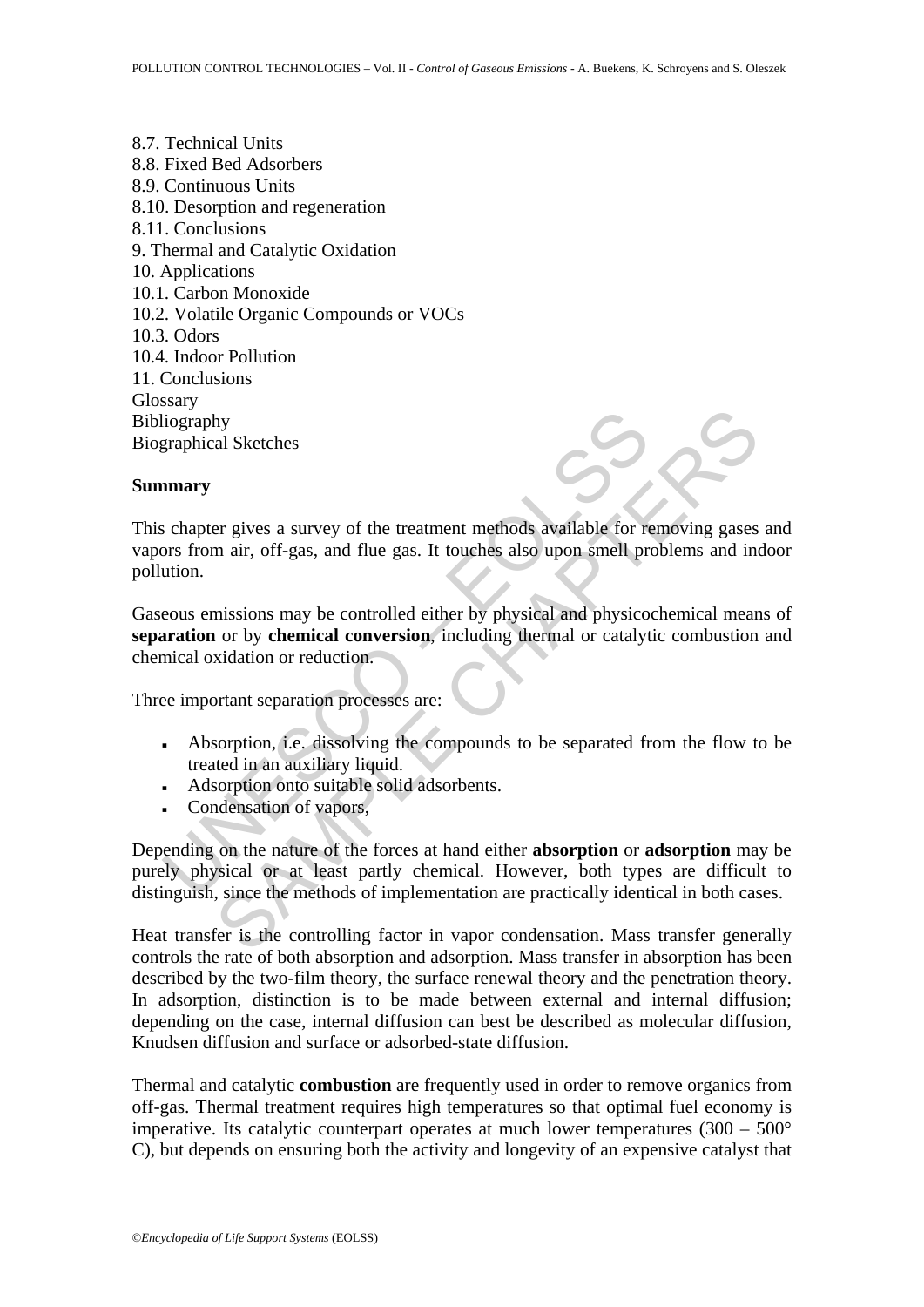is easily poisoned or sintered.

**Chemical oxidation** and other processes are more expensive than oxidation with air or oxygen, hence highly specific and only occasionally treated in this topic.

# **1. Atmospheric Pollution**

#### **1.1. Survey**

Natural processes, such as

- the surf of the sea projecting brine particles,
- the desert wind hauling fine sand over huge distances,
- forest fires emitting Products of Incomplete Combustion (PICs),
- volcanic activity causing sulfur dioxide and mercury pollution,
- **•** the digestion of autumn leaves, or even
- pollen, isoprene and terpenes emitted from trees and plants,

Free emitting Products of Incomplete Combustion (PIC:<br>
volcanic activity causing sulfur dioxide and mercury pollution<br>
the digestion of autumn leaves, or even<br>
pollen, isoprene and terpenes emitted from trees and plants,<br> External in the products of incomplete Combustion (PICs),<br>canic activity causing Products of Incomplete Combustion (PICs),<br>canic activity causing sulfur dioxide and mercury pollution,<br>digestion of autumn leaves, or even<br>t all create pollution. Table 1 shows the composition of the atmosphere. Table 2 lists the prefixes used in SI units. Anthropogenic pollution is mostly attributed to industry and traffic. In the past, enterprise followed and authorities tolerated a strategy of high chimneys. However, especially with respect to **acidification** this tolerance merely displaces and generalizes the problem. Swedish lakes have fallen victim to imported pollution. Some compounds are subject to **Global Distillation**, i.e. they volatilize in industrial areas, and again condense in cold polar areas, creating pollution problems at a distance. Starting in the 1970s numerous countries established air pollution **monitoring networks**, featuring a double approach, on the one hand establishing the spatial distribution of major air pollutants as it varies in time, on the other of overseeing the sources of specific air pollutants, such as sulfur and nitrogen oxides, lead, cadmium, or fluorine and their effects on their short range surroundings. Monitoring networks also allow imposing measures in case of pollution episodes, e.g. converting towards cleaner fuel, or traffic restrictions.

|                         | <b>Chemical Formula</b> | Percent       |
|-------------------------|-------------------------|---------------|
| <b>Permanent Gases:</b> |                         |               |
| Nitrogen                | $N_2$                   | 78.1          |
| Oxygen                  | O <sub>2</sub>          | 20.9          |
|                         |                         |               |
| <b>Noble Gases:</b>     |                         |               |
| Argon                   | Ar                      | 0.9           |
| Neon                    | <b>Ne</b>               | 0.002         |
| Helium                  | He                      | 0.0005        |
| Krypton                 | Kr                      | 0.0001        |
| Hydrogen                | H <sub>2</sub>          | 0.00005       |
| Variable Gases:         |                         |               |
| Water vapor             | H <sub>2</sub> O        | $0$ to 4      |
| Carbon                  | CO <sub>2</sub>         | $0.03 - 0.04$ |
| Dioxide                 | CH <sub>4</sub>         | 0.0002        |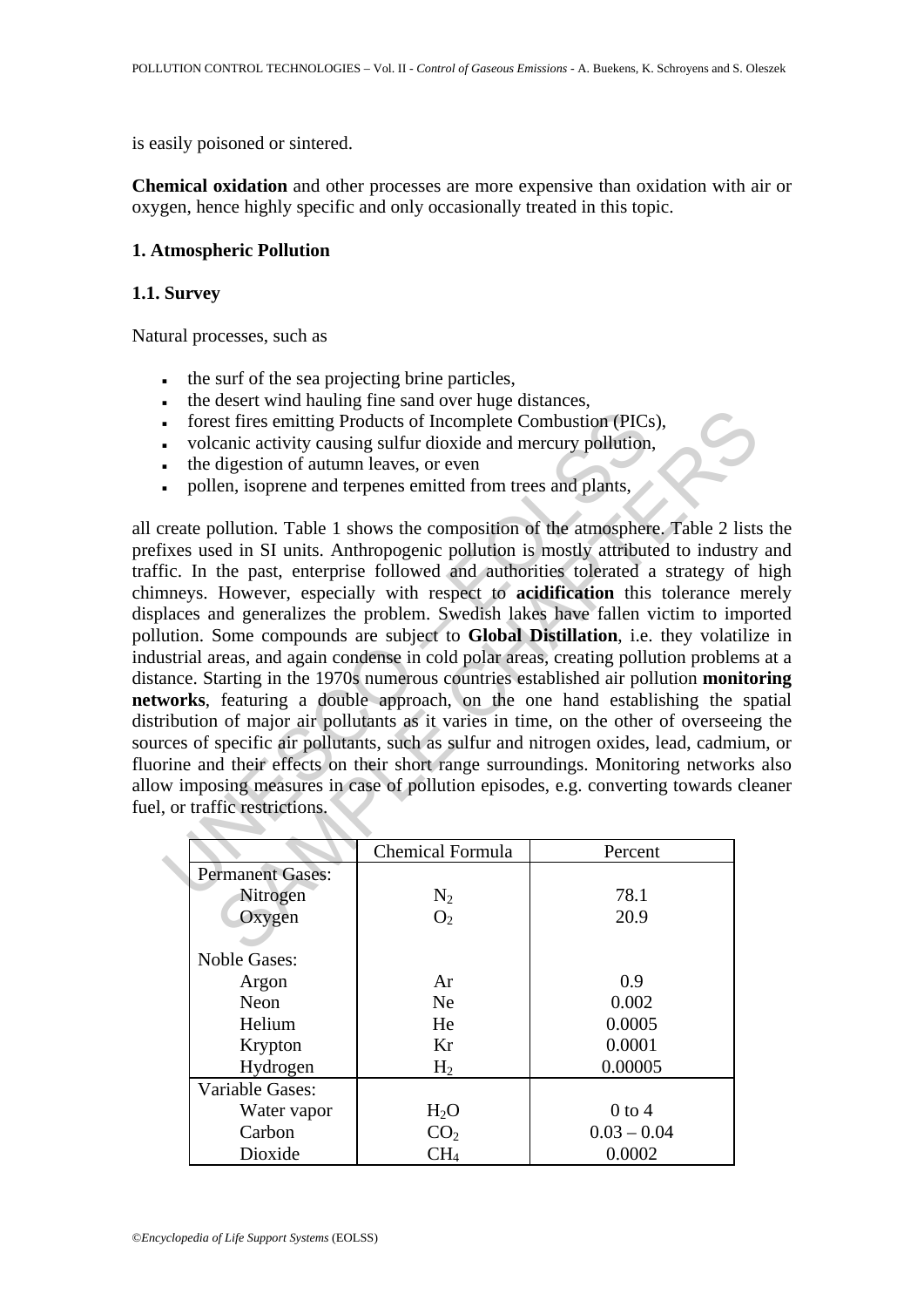| Methane | ັ | 0.000004 |
|---------|---|----------|
| Jzone   |   |          |

[Source: http://www.met.fsu.edu/explores/atmcomp.html. *ATMOSPHERIC COMPOSITION*]

| Factor          | Name   | Symbol       |  |
|-----------------|--------|--------------|--|
| $10^{15}$       | Peta-  | $\mathbf P$  |  |
| $10^{12}$       | Tera-  | T            |  |
| 10 <sup>9</sup> | Giga-  | G            |  |
| 10 <sup>6</sup> | Mega-  | M            |  |
| 10 <sup>3</sup> | Kilo-  | $\bf k$      |  |
| 10 <sup>2</sup> | Hecto- | h            |  |
| 10              | Deca-  | da           |  |
| $10^{-1}$       | Deci-  | $\mathbf d$  |  |
| $10^{-2}$       | Centi- | $\mathbf{C}$ |  |
| $10^{-3}$       | Milli- | m            |  |
| $10^{-6}$       | Micro- | μ            |  |
| $10^{-9}$       | Nano-  | n            |  |
| $10^{-12}$      | Pico-  | n            |  |
| $10^{-15}$      | Femto- | f            |  |

Table 1: Percent Composition of the Atmosphere

# Table 2: Prefixes used with SI units

 $\frac{10}{10}$  – Deci-<br>  $\frac{10^{-1}}{10^{-2}}$  – Deci-<br>  $\frac{10^{-3}}{10^{-3}}$  – Milli-<br>  $\frac{10^{-5}}{10^{-5}}$  – Micro-<br>  $\frac{10^{-6}}{10^{-12}}$  – Micro-<br>  $\frac{10^{-10}}{10^{-10}}$  – Micro-<br>  $\frac{10^{-12}}{10^{-12}}$  – Pico-<br>  $\frac{10^{-15}}{10^{-15}}$  – Pico-<br>
ource:  $\frac{10^3}{10^3}$  Deci-<br>  $\frac{10^3}{10^3}$  Deci-<br>  $\frac{10^3}{10^3}$  Milli-<br>  $\frac{10^5}{10^3}$  Milli-<br>  $\frac{10^3}{10^3}$  Milli-<br>  $\frac{10^3}{10^3}$  Milli-<br>  $\frac{10^3}{10^3}$  Pico-<br>  $\frac{1}{10^{12}}$  Pico-<br>  $\frac{1}{10^{15}}$  Pico-<br>  $\frac{1}{10^{15}}$  Emissions are **guided,** i.e. leaving through a stack, or **fugitive,** i.e. arising in a diffuse manner, through small leaks, evaporation, or from mobile sources. Emissions eventually spread and are picked up by the wind, dispersed and diluted, distributed over phases (air and contained dust and droplets, water surfaces, soil) and also transformed on their pathway from the source of emission towards the receptor. Since pathways are variable and unpredictable in space and time much depends on local and atmospheric factors (topography, wind speed and direction, atmospheric stability); the resulting immission often varies over orders of magnitude with conditions. Hence, numerical values strongly depend on whether a yearly, monthly, daily, hourly… average, or a 5, 50, 90, or 99 percentile value is considered. Pollutants are quite often photochemically transformed, into either innocuous products, such as water or carbon dioxide, or secondary pollutants.

**Immissions** may be described as the sum of obnoxious effects exerted on humans, animals, plants, or goods by air pollutants.

# **1.2. Air Pollution Control Methods**

The chapters on this subject viz., *Control of Gaseous Emissions, Condensation, Control of Carbon Monoxide and Volatile Organic Compounds, Adsorption of Gaseous Pollutants, Adsorbents and Adsorption Processes for Pollution Control, Control of Sulfur Oxides, Control of Nitrogen Oxides, Odor Control,* and *Indoor Air Quality Monitoring and Control* give a brief explanation of the underlying principles as well as

<sup>[</sup>Source: http://physics.nist.gov/cuu/Units/prefixes.html. *The NIST Reference on Constants, Units, and Uncertainty, International System of Units, SI Prefixes*]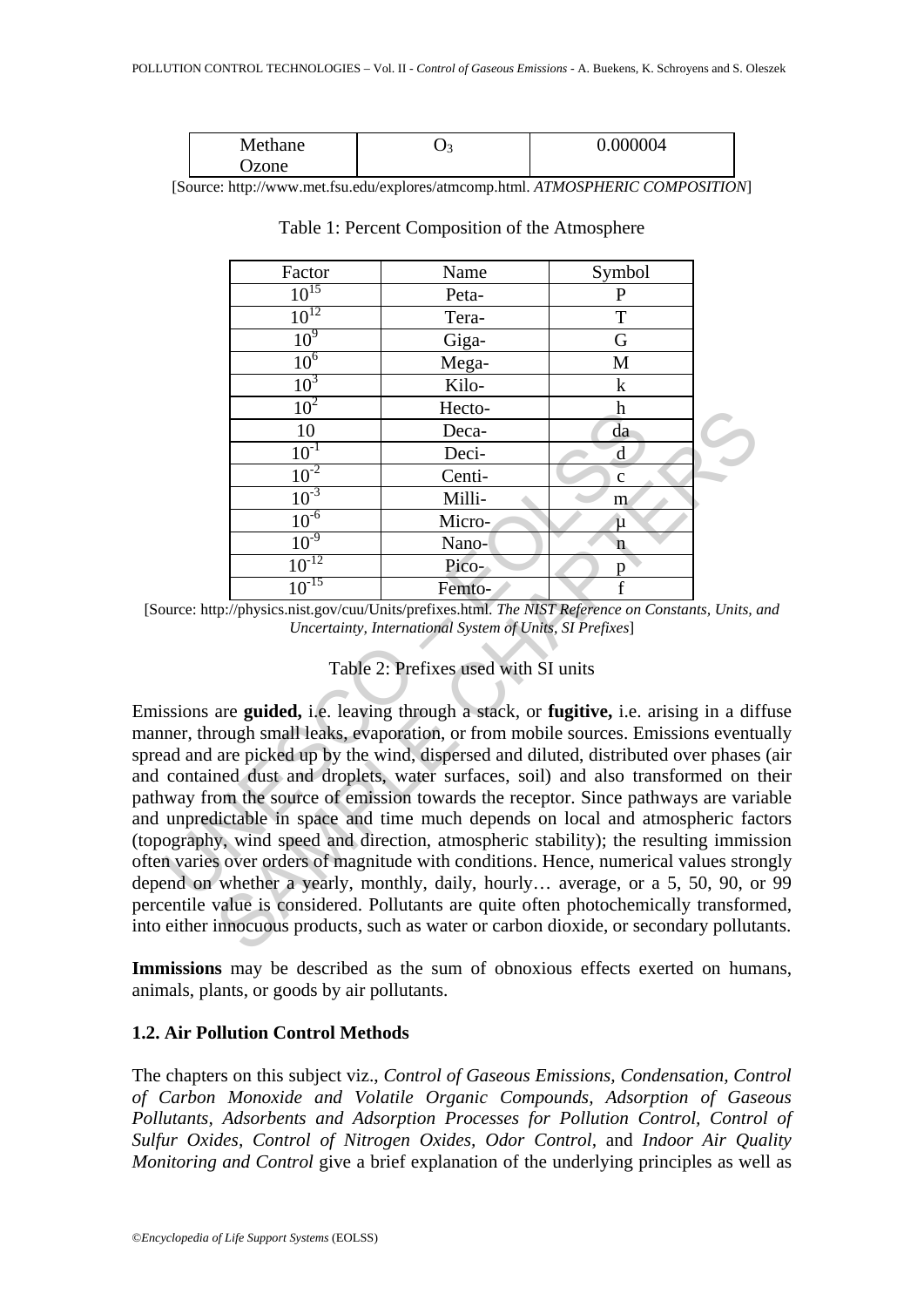the field of application, possibilities and limitations of each technique considered, in brief the engineering side of environmental management. There is also a more fundamental, scientific side to the problem and the question arises: what are the particles, aerosols, vapors, gases, or smells, creating air pollution, and what are their main health, safety and environmental effects? A comprehensive analysis of such environmental, health, and sometimes safety hazards serves to establish limit values regarding tolerable emission (or immission) values. In reality, however, it is often unpractical to establish safe limits and also the borderline between a minor nuisance and a major hazard cannot always be well established. Hence, pollution control progresses stepwise in a partly haphazard fashion.

# **1.3. Pollution Prevention Pays**

In most cases the best pollution control strategy is **prevention**.

Selecting appropriate Air Pollution Control Technology should start by data collection and analysis. Measures for reducing Air Pollution should be devised in the following order:

- 1. Prevention or Reduction, i.e. reducing the flow to be treated and/or the amount of pollutants.
- 2. Treatment, i.e. reducing pollutant loads below some limit or target values, and
- 3. Dispersion of emissions in the atmosphere

Prevention strategies can be classified, according to their area of application, into:

- Cleaner Combustion techniques.
- Cleaner Products.
- Avoiding Products- Hazardous, Persistent and accumulating in the food chain.
- Greenhouse and Ozone Depleting Compounds.

not cases the best pollution control strategy is **prevention**.<br>
Exerting appropriate Air Pollution Control Technology should start<br>
analysis. Measures for reducing Air Pollution should be devise<br>
Fr.<br>
1. Prevention or Redu is the best pollution control strategy is **prevention**.<br>
ses the best pollution Control Technology should start by data collectis.<br>
Measures for reducing Air Pollution should be devised in the follow<br>
vention or Reduction, Prevention is the only possible method to reduce fugitive emissions. These are omnipresent, e.g. at piping flanges and valves, pump shafts, instrument connections etc. as opposed to the much more important guided emissions, escaping from a stack, or a vent, and depend on the quality of both preventive and curative maintenance, equipment specifications, and on the selection and quality of gaskets, seals, and packing. Systematic sniffing programs periodically monitoring pipe, equipment, or instrument connections address such fugitive emissions. Depending on the properties of the liquid, vapor, or gas handled in the system, sniffing may be sensorial or, more probably, founded on various types of instruments (see *Odor Control*). Other possible prevention measures include the use of welded rather than flanged connections, of double rather than single packing around shafts, or of special, leak-proof equipment, such as *canned pumps*. Prevention of 'fugitive emissions' is of tremendous importance when producing or processing highly toxic or (sometimes worse with respect to public perception) extremely smelly compounds, such as mercaptans or alkylamines (see *Control of Sulfur Oxides* and *Odor Control*).

# **1.3.1. Combustion**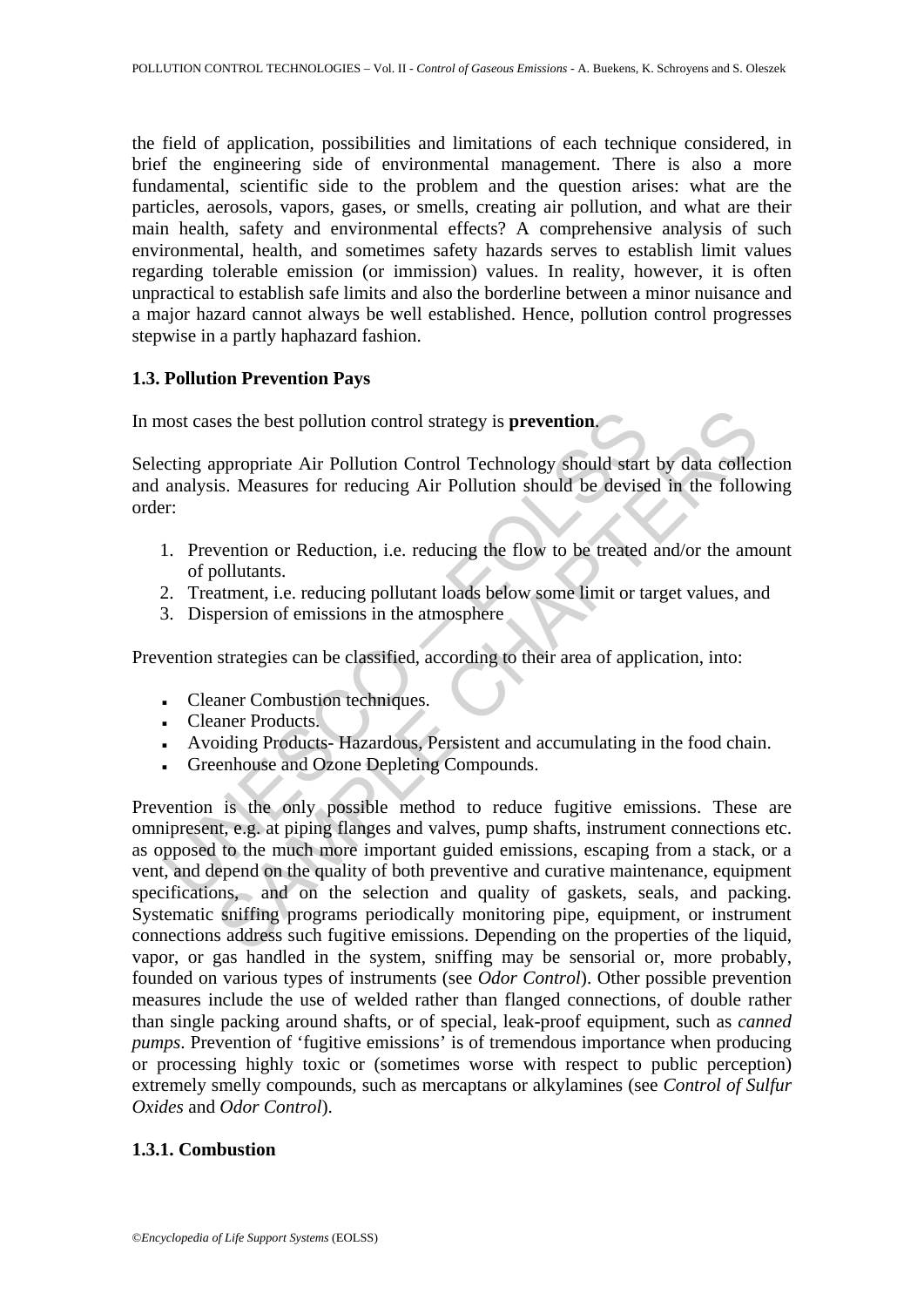As a rule, combustion produces scores of pollutants, more in particular of a generic group of Products of Incomplete Combustion, airborne ash particles, not to mention particles generated by the wear of engines, tires, brake linings, or seats, a few examples arising when traffic is considered.

Fuels are rarely entirely devoid of hetero-atoms, mainly oxygen, sulfur, nitrogen, sometimes halogens, and combustion is the major source of acidification, responsible for extinction of all life in some poorly buffered Swedish lakes, irremediable damage to invaluable historic heritage, corrosion of metals, and respiratory disorders in humans.

# **1.3.2. Cleaner Products**

Prevention is highly topical in product preparation and formulation. Numerous commodities, such as inks, paints, varnishes, lacquers, coatings, and glues, are traditionally formulated on a solvent basis. During product application and also afterwards, during drying and hardening, the solvents evaporate, contributing to the local atmospheric VOCs burden and possibly occupational diseases. Newer formulations gradually but surely favor a water basis.

Similarly, **residual monomers** are eliminated from polymers, e.g. vinyl chloride monomer (VCM) from polyvinyl chloride resin powder (PVC), by steam stripping in a contacting tower, reducing the original monomer content from typically  $500 - 2000$ ppm to very low residual values, below 1 ppm. Elimination of monomer became an absolute necessity, when (in 1973) Goodrich physicians discovered that VCM is carcinogenic, after routine scrutiny of death causes amongst its workforce.

modities, such as inks, paints, varnishes, lacquers, coating<br>itionally formulated on a solvent basis. During product approvards, during drying and hardening, the solvents evaporate, d<br>a tamospheric VOCs burden and possibly es, such as inks, paints, varnishes, lacquers, coatings, and glues,<br>y formulated on a solvent basis. During product application and<br>during drying and hardening, the solvents evaporate, contributing to<br>ospheric VOCs burden Polyurethane glues and foams may liberate suspect amines. Epoxy resin compounds cause highly individual allergies and those afflicted have no other chance than looking for another job. Particleboard panels, widely used in building and furniture, contain formaldehyde-based glues that can slowly liberate this toxic chemical and formerly did so to a sometimes-sizeable extent. Developing new formulations is the best way out of such problems, albeit some substitutes may show other shortcomings.

# **1.3.3. Hazardous, Persistent, and Bio-accumulating Products**

Chlorinated solvents were considered appropriate in numerous technical and domestic applications, because of superior dissolution power for fats and greases and a safe, low or negligible flammability. Today, they are much more restricted in their use, because of a mix of environmental and occupational hazards, such as ozone depletion potential, persistence, and toxicity.

Pesticides, such as DDT, one day could claim the merit of almost having overcome malaria. Many pesticides, however, are persistent, lipophilic and thus bioaccumulating. The latter enrich in the food chain, due to a combination of fat tissue/aqueous phase distribution and inadequate biodegradation. The deleterious effects of chlorinated environmental pollutants on the procreation of, in particular, seagoing birds and mammals, have not yet been observed.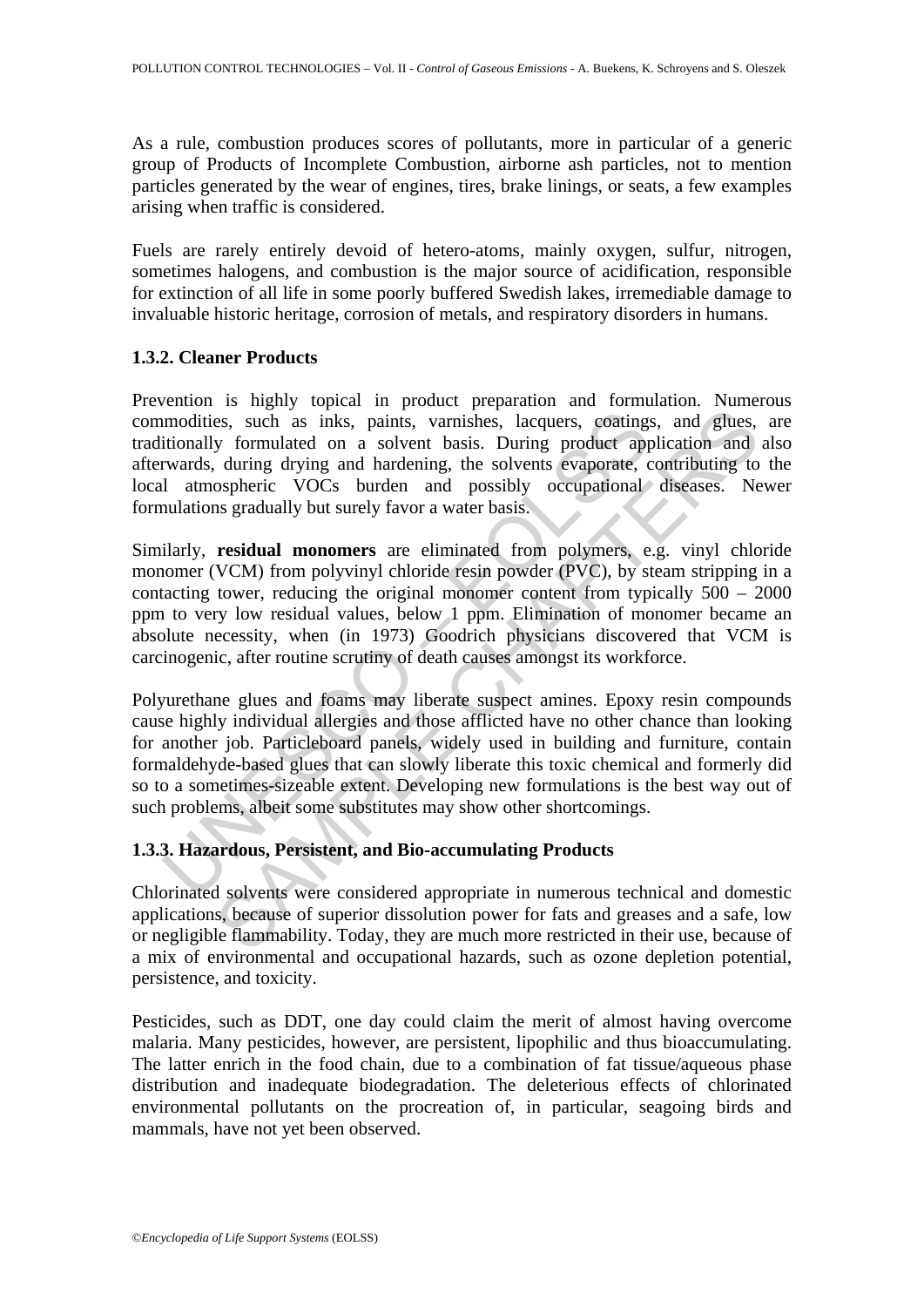The problem with hazardous, persistent, and bioaccumulating products is one of chain management, rather than intrinsic unsuitability or a lack of quality. Two of the more objectionable pollutants, PCBs and asbestos based materials both were introduced with vigorous support from insurance companies, (rightly) pointing at their superior fire safety. And indeed, the worst ever catastrophe in Belgian coal mining history (Marcinelle, 1952) would never have occurred if a duct of hydraulic oil would have contained PCBs, rather than a flammable oil.

| <b>Ozone Depleting Chemicals</b>   | <b>Industrialized Countries</b>                                                                                                                                                                                                                                                                                                                                                                                                                                                                                                                       | <b>Developing Nations</b> |  |  |
|------------------------------------|-------------------------------------------------------------------------------------------------------------------------------------------------------------------------------------------------------------------------------------------------------------------------------------------------------------------------------------------------------------------------------------------------------------------------------------------------------------------------------------------------------------------------------------------------------|---------------------------|--|--|
|                                    | <b>Chlorinated Fluorocarbons</b>                                                                                                                                                                                                                                                                                                                                                                                                                                                                                                                      |                           |  |  |
| <b>CFCs</b>                        | 100% reduction by 1996                                                                                                                                                                                                                                                                                                                                                                                                                                                                                                                                | 100% reduction by 2006    |  |  |
| Halons                             | 100% reduction by 1994                                                                                                                                                                                                                                                                                                                                                                                                                                                                                                                                | 100% reduction by 2006    |  |  |
| <b>HCFCs</b>                       | 35% reduction by 2004                                                                                                                                                                                                                                                                                                                                                                                                                                                                                                                                 | 35% reduction by 2014     |  |  |
|                                    | 65% reduction by 2010                                                                                                                                                                                                                                                                                                                                                                                                                                                                                                                                 | 65% reduction by 2020     |  |  |
|                                    | 90% reduction by 2015                                                                                                                                                                                                                                                                                                                                                                                                                                                                                                                                 | 90% reduction by 2015     |  |  |
|                                    | 99.5% reduction by 2020                                                                                                                                                                                                                                                                                                                                                                                                                                                                                                                               | 99.5% reduction by 2030   |  |  |
|                                    | 100% reduction by 2030                                                                                                                                                                                                                                                                                                                                                                                                                                                                                                                                | 100% reduction by 2040    |  |  |
| Methyl bromide $CH_3Br$            |                                                                                                                                                                                                                                                                                                                                                                                                                                                                                                                                                       |                           |  |  |
| Fumigant uses                      | Freeze in 1995 at 1991 levels                                                                                                                                                                                                                                                                                                                                                                                                                                                                                                                         |                           |  |  |
| From auto exhaust                  | Eliminate between 2000 and 2005                                                                                                                                                                                                                                                                                                                                                                                                                                                                                                                       |                           |  |  |
| From biomass burning               | 50% reduction between 2010 and 2040                                                                                                                                                                                                                                                                                                                                                                                                                                                                                                                   |                           |  |  |
|                                    | [Source: http://www.mpcfaculty.net/mark_bishop/Ozone_CFCs.htm. Ozone and the Stratosphere - The<br>Copenhagen Amendment to the Montreal Protocol]<br>Table 3: Ozone depleting chemicals                                                                                                                                                                                                                                                                                                                                                               |                           |  |  |
| the ozone layer slowly but surely. | CFCs were unanimously considered as an almost ideal non-flammable, non-toxic group<br>of compounds, used as a fluid in thermodynamic cooling cycles, a thermal insulating<br>gas in closed foams, and an excellent extinguishing agent, until it was found to attacl                                                                                                                                                                                                                                                                                  |                           |  |  |
|                                    | Their interference in stratospheric photochemical reactions was proven to remove the<br>natural protective quality of the stratospheric layers enriched in ozone against incoming<br>U.V.-rays, thus exposing an increasing part of the Southern Hemisphere to skin cancer<br>and due to their extreme atmospheric stability accumulation was inevitable. The use o<br>this unexpectedly dangerous generic group of chemicals was phased out at the Montrea<br>Conference, even before the causes were fully understood or the extent of the potentia |                           |  |  |

# **1.3.4. Greenhouse and Ozone Depleting Compounds**

# Table 3: Ozone depleting chemicals

Their interference in stratospheric photochemical reactions was proven to remove the natural protective quality of the stratospheric layers enriched in ozone against incoming U.V.-rays, thus exposing an increasing part of the Southern Hemisphere to skin cancer, and due to their extreme atmospheric stability accumulation was inevitable. The use of this unexpectedly dangerous generic group of chemicals was phased out at the Montreal Conference, even before the causes were fully understood or the extent of the potential damage precisely assessed.

# **1.3.5. Fugitive Emissions**

Preventive measures are the only ones possible for reducing fugitive emissions. These emissions are omnipresent in any process plant and located, e.g. at piping flanges and valves, pump shafts, instrument connections, as opposed to the much more important, guided emissions, escaping from a stack, or a vent. Their magnitude depends on the selection and quality of gaskets, seals, and packing, on equipment specifications and on the quality of both preventive and curative maintenance.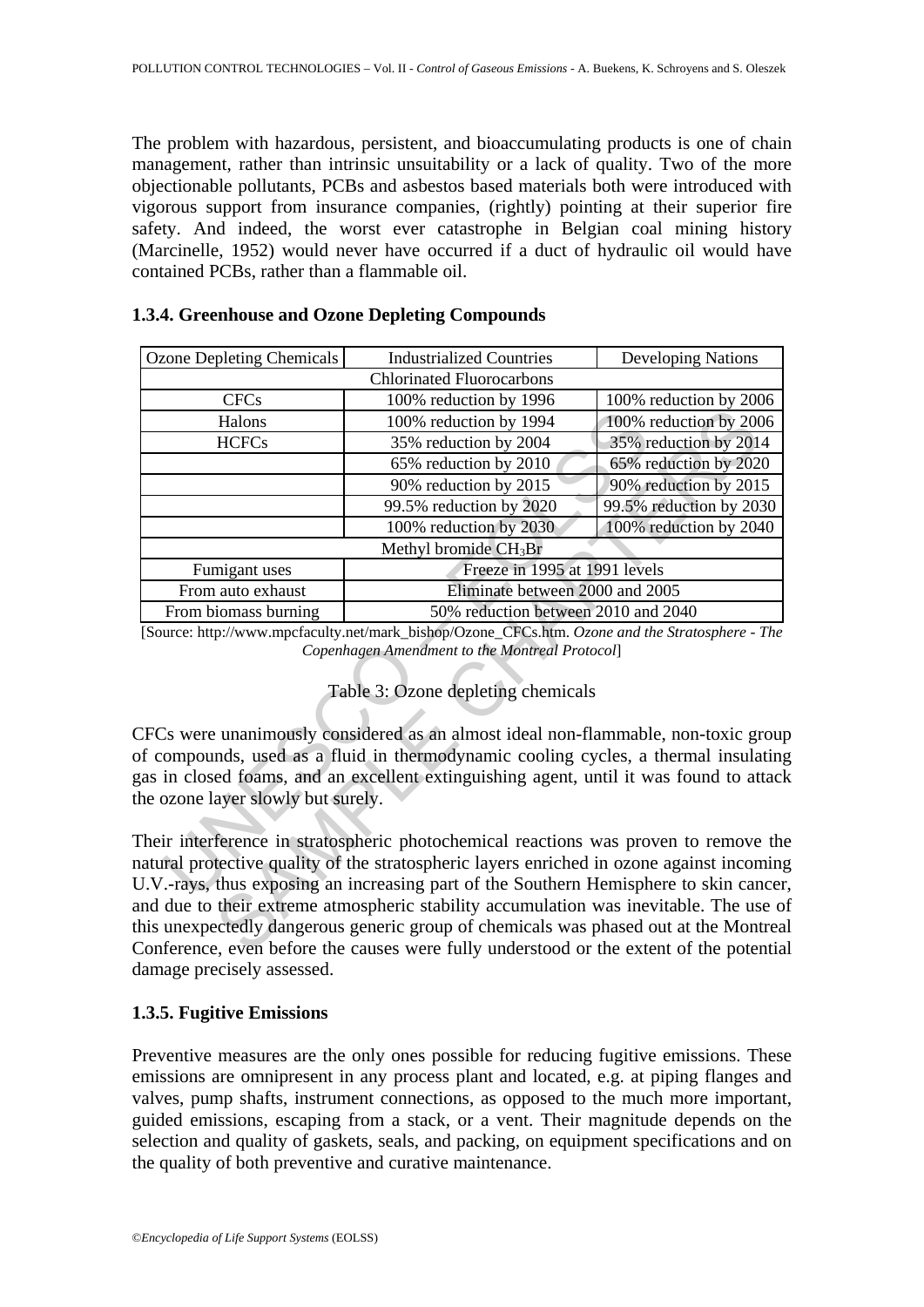#### **1.3.6. Outlook**

Anthropogenic and, in some cases, even natural pollution processes may exceed the possibilities and capacity of the self-cleaning processes in the atmosphere. These include dry and wet deposition (sedimentation and rainfall) and photochemical oxidation as most important atmospheric cleaning mechanisms. Very small particles tend to coalesce, after being brought in contact through the Brownian movement. Airborne dust particles settle out or form nuclei for aerosol particles and eventual raindrops. For numerous chemical elements and compounds a global balance was made over the entire atmosphere or one of its strata, to study input/output data, and decide whether both are in equilibrium, or not. In some cases secondary pollutants are formed, that are more dangerous even than their predecessors, e.g.  $SO_2$  is converted into  $SO_3$ ,  $NO$  into  $NO<sub>2</sub>$ , car exhaust gases (i.e. hydrocarbons,  $NO$ ) are converted into peroxyacetal nitrate.

New problems first need adequate publicity to attract attention and stimulate necessary measures to be taken, often against powerful lobbying work minimizing their still incompletely explored impact. An example of a potential pollutant, that is still being largely ignored, is laughing gas  $(N_2O)$ , a product arising in the low temperature combustion of sewage sludge and biomass.

ate.<br>
w problems first need adequate publicity to attract attention and<br>
sures to be taken, often against powerful lobbying work minimpletely explored impact. An example of a potential pollutant,<br>
ely ignored, is laughing ens first need adequate publicity to attract attention and stimulate necessite to be taken, often against powerful lobbying work minimizing their ly explored impact. An example of a potential pollutant, that is still bored That air pollution may have serious effects upon health of man, animals, trees or plant is beyond dispute. Pollution also creates material damage, by destroying cultural heritage, accelerating corrosion of metals, or the ageing of rubber and other polymers. Also the meteorological conditions may deteriorate and atmospheric visibility may be impaired. Due attention should be given to the ultimate fate of emission and stack dispersion of polluting plumes, their eventual fate in the atmosphere, e.g. photochemical oxidation, spreading according to the bi-Gaussian dispersion model, settling, dry and wet deposition, accumulation, etc.



#### **Bibliography**

- - -

[1] Ashworth R.A., et al. (1988) Air-Water Partitioning Coefficients of Organics in Dilute Aqueous Solutions, *Journal of Hazardous Materials*, Vol. 18, p. 25-36. [Paper related to the fundamentals and physics of the Partitioning of chemicals between Air and Water]

[2] http://www.gasp.ethz.ch/tvt\_welcome.php. Prof. Marco Mazzoti (2004) *Hyper-Thermische Verfahrens Technik* [Website presenting an interactive didactic instrument created by Prof. Marco Mazzoti, ETH, Zurich]

[3] http://webbook.nist.gov/chemistry/. *NIST Chemistry Webbook - NIST Standard Reference*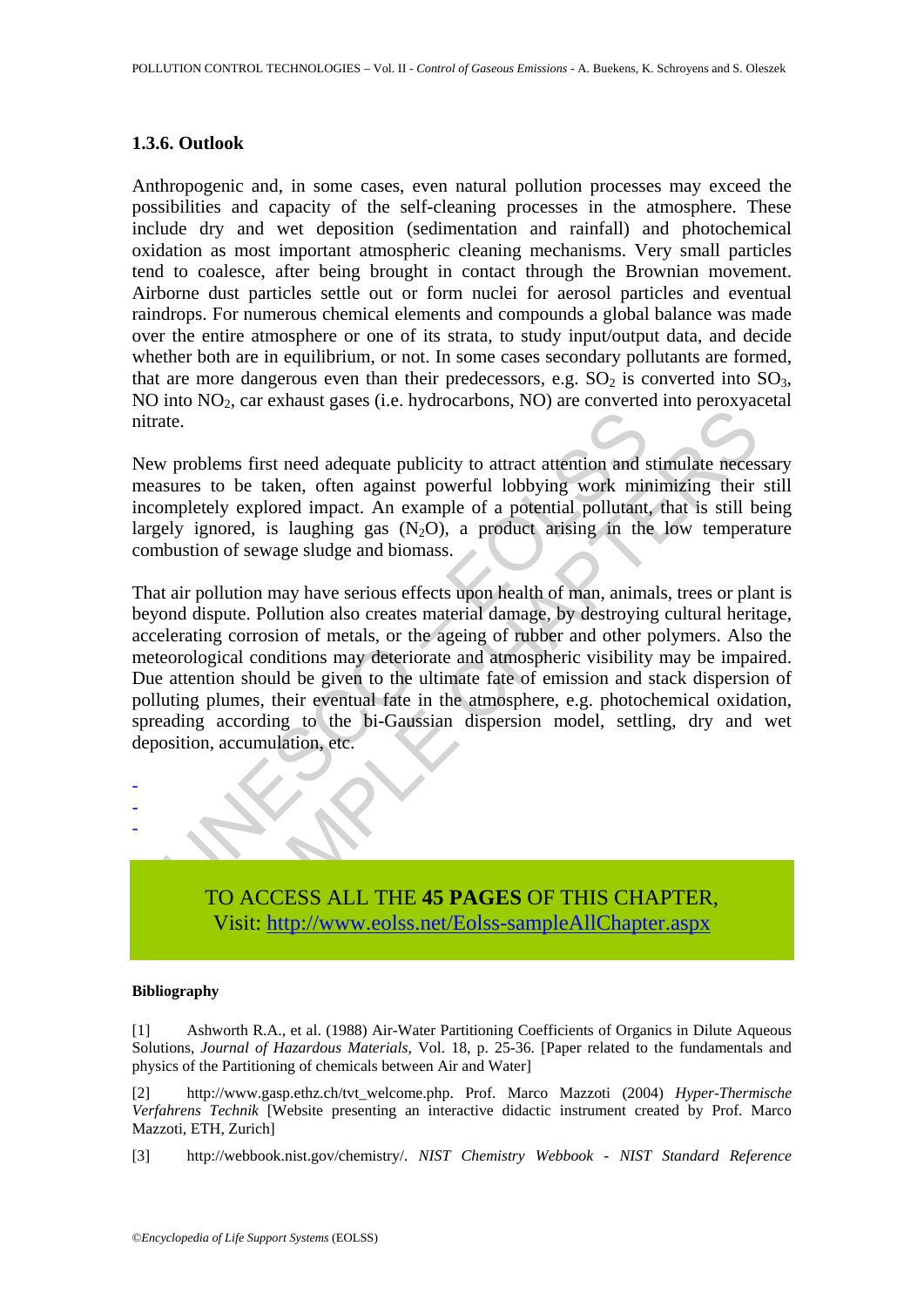*Database Number 69 - March, 2003 Release* [Website presenting data collected and established by the National Institute of Standards]

[4] http://www.crwr.utexas.edu/gis/gisenv99/class/risk/lecture/Lect4/Fate.html. Corsi R. *Lecture Notes: Class #4 -Transfer Processes, CE397: Environmental Risk Assessment*, Department of Civil Engineering, The University of Texas at Austin, Spring Semester, 1998. [Website giving principles and laws relating to the distribution of chemicals over phases]

[6] http://www.wiley-vch.de/vch/software/ullmann/. *Ullmann's Encyclopedia of Industrial Chemistry – 7th edition.*

[7] Kirk R. and Othmer D. (1994) *Kirk-Othmer Encyclopedia of Chemical Technology*, Chichester, England: Wiley, ISBN 0-471-53032-8. [Basic encyclopedic treatise of all aspects related to Chemical Technology]

[8] Mackay D. (1982) Correlation of Bioconcentration factors, *Environ. Sci. Technol*., 16, 274-278. [Basic paper relating the enrichment of chemicals in the food chain. Other works and books of the same author are also indispensable in a study of partitioning of chemicals over phases]

[9] Poling, B. E.; Prauznitz, J. M.; O'Connel, J. P. (2001). *Properties of Gases and Liquids*, 5th ed., New York: McGraw-Hill, Inc.. [This book is combining an extensive amount of experimental data with proven estimation techniques and generalized correlations.]

[10] Winnacker K. and Küchler L. (1975) *Chemische Technologie – Band 7: Allgemeines*, Carl Hanser Verlag München, ISBN 3-446-10357-0. [Basic encyclopedic treatise of Chemical Technology, in German]

#### **Biographical Sketches**

Toting, B. E.; Prauzzitz, J. M.; O'Connel, J. P. (2001). *Properties of Gase*<br>Poling, B. E.; Prauzzitz, J. M.; O'Connel, J. P. (2001). *Properties of Gase*<br>York: McGraw-Hill, Inc.. [This book is combining an extensive amou io indispensable in a study of partitioning of chemicals over phases]<br>
ang, B. E.; Pranzmitz, J. M.; O'Connel, J. P. (2001). *Properties of Cases and Liquids*, 51<br>
deGraw-Hill, Inc.. [This book is combining an extensive am **Alfons Buekens** was born in Aalst, Belgium; he obtained his M.Sc. (1964) and his Ph.D (1967) at Ghent University (RUG) and received the K.V.I.V.-Award (1965), the Robert De Keyser Award (Belgian Shell Co., 1968), the Körber Foundation Award (1988) and the Coca Cola Foundation Award (1989). Dr. Buekens was full professor at the Vrije Universiteit Brussel (VUB), since 2002 emeritus. He lectured in Ankara, Cochabamba, Delft, Essen, Sofia, Surabaya, and was in 2002 and 2003 Invited Professor at the Tohoku University of Sendai.

Since 1976 he acted as an Environmental Consultant for the European Union, for UNIDO and WHO and as an Advisor to Forschungszentrum Karlsruhe, T.N.O. and VITO. For 25 years, he advised the major industrial Belgian Bank and conducted more than 600 audits of enterprise.

Main activities are in thermal and catalytic processes, waste management, and flue gas cleaning, with emphasis on heavy metals, dioxins, and other semi-volatiles. He coordinated diverse national and international research projects (Acronyms Cycleplast, Upcycle, and Minidip). Dr. Buekens is author of one book, edited several books and a Technical Encyclopedia and authored more than 90 scientific publications in refereed journals and more than 150 presentations at international congresses. He is a member of Editorial Boards for different journals and book series.

He played a role in the foundation of the Flemish Waste Management Authority O.V.A.M., of a hazardous waste enterprise INDAVER, and the Environmental Protection Agency B.I.M./I.B.G.E. He was principal ministerial advisor in Brussels for matters regarding Environment, Housing, and Classified Enterprise (1989). Since 1970 he has been a Member of the Board of the Belgian Consumer Association and of Conseur, grouping more than a million members in Belgium, Italy, Portugal, and Spain.

He is licensed expert for conducting Environmental Impact Assessments (Air, Water, Soil) and Safety Studies regarding large accidents (Seveso Directive).

#### **Kathleen Schroyens** graduated in Industrial Engineering in Chemistry (1998) at KAHO – Ghent.

Since 1999 she has been working as scientific collaborator at the Chemical Engineering Department of Vrije Universiteit Brussel, contributing to the European Union projects MINIDIP and Haloclean and to a comprehensive inventory of all waste or product streams, derived from thermal processes that are contaminated with dioxins, dressed by order of The Flemish Government, AMINAL. She assisted in preparing process descriptions, monitoring effluents, performing (succinct) risk analysis and devising preventive and curative measures required to control such streams. She fulfilled numerous assignments